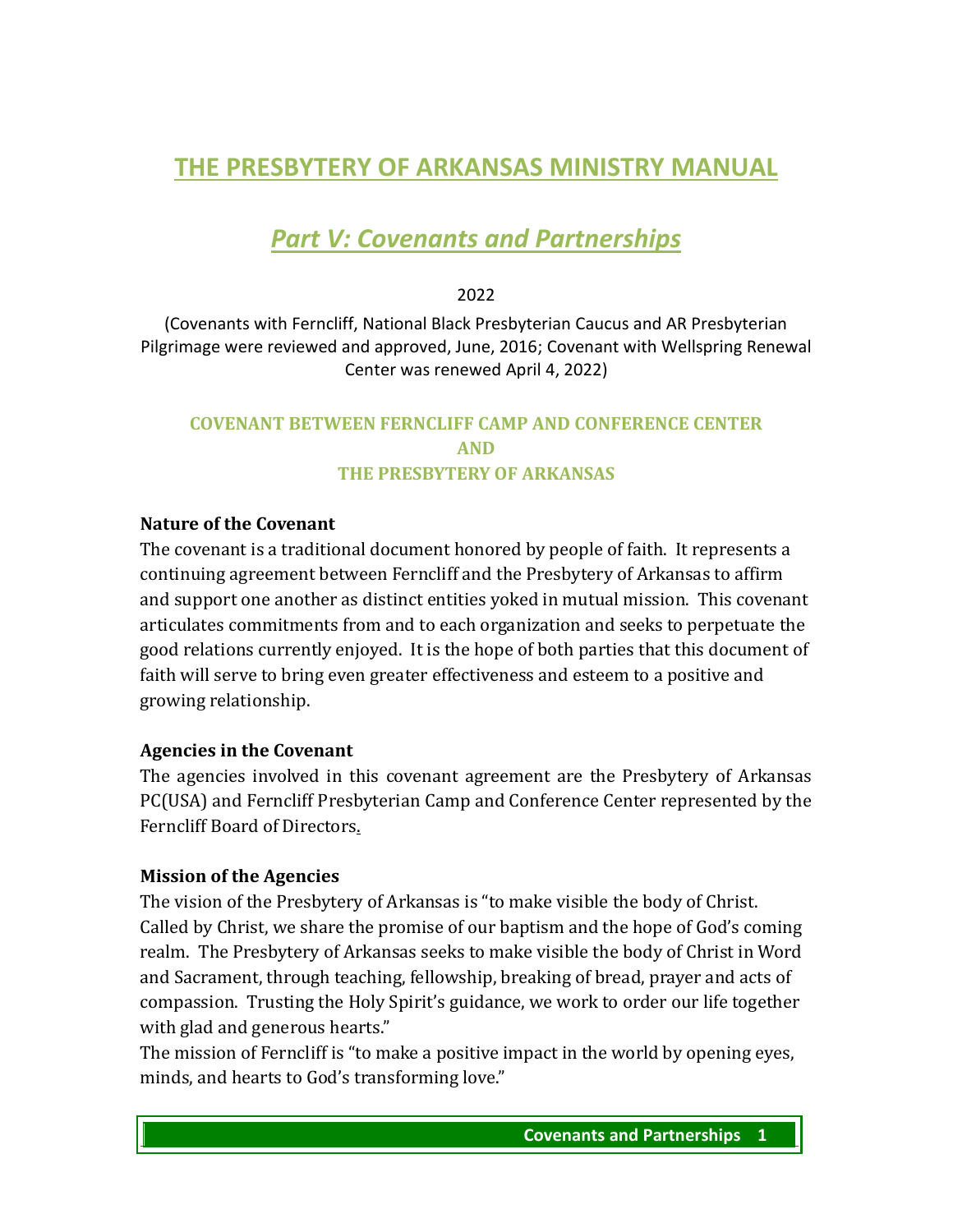#### **History of the Relationship**

In 1937 Ferncliff was purchased by a group of Presbyterians 'for the use and benefit of the Presbyterian Church in Arkansas.' Through the years Ferncliff has been gradually developed into a camp and conference facility of service to Presbyterians in ministry and mission. With 1,209 acres, Ferncliff is one of the largest sites among the denomination's 122 camps. In 1976 Presbytery voted to transfer title to the Presbyterian Foundation of Arkansas. In 1983 a long-term lease (99 years) was established between the Foundation and Ferncliff's Board of Directors.

### **Governance**

The reorganized Ferncliff Board of  $Directions$ , a 501(c)3 non-profit, had their first</u> meeting in 1985. Ferncliff's Board is comprised of 18 members in three classes. The Board elects its members, paying attention to diversity and representation, and with an eye to bringing together the gifts and talents to effectively manage such a significant asset and diverse program. New members are brought to the Presbytery for approval. At least one member of the Ferncliff Board shall also be serving concurrently as a member of the Board of the Presbyterian Foundation of Arkansas that holds title to the Ferncliff property. The General Presbyter is an ex officio member. Ferncliff's minutes are sent to the Coordinating Team and regular reports given to the Church and Its Mission Ministry Area.

#### **Commitments to One Another**

In order to nourish this covenant, there is a mutual commitment to active and open communication.

# Presbytery's Commitment to Ferncliff

- 1) The Presbytery understands that Ferncliff, like virtually all Presbyterian camps and conference centers, needs the financial support of the Presbytery, its churches and laypersons. Facilities, staffing and programs at Ferncliff will be considered among the priorities in the Presbytery annual budget.
- 2) The Presbytery and its professional staff will actively encourage and promote the use of Ferncliff by its churches, committees, adults and youth. In selecting locations for camps, conferences, retreats and meetings, the Presbytery will look to give preference to Ferncliff while maintaining the need for responsible financial stewardship and constituency concerns. This covenant document will be shared with new ministers and Christian Educators in their orientation to the Presbytery.
- 3) The Presbytery commits itself to prayer and spiritual support for the staff and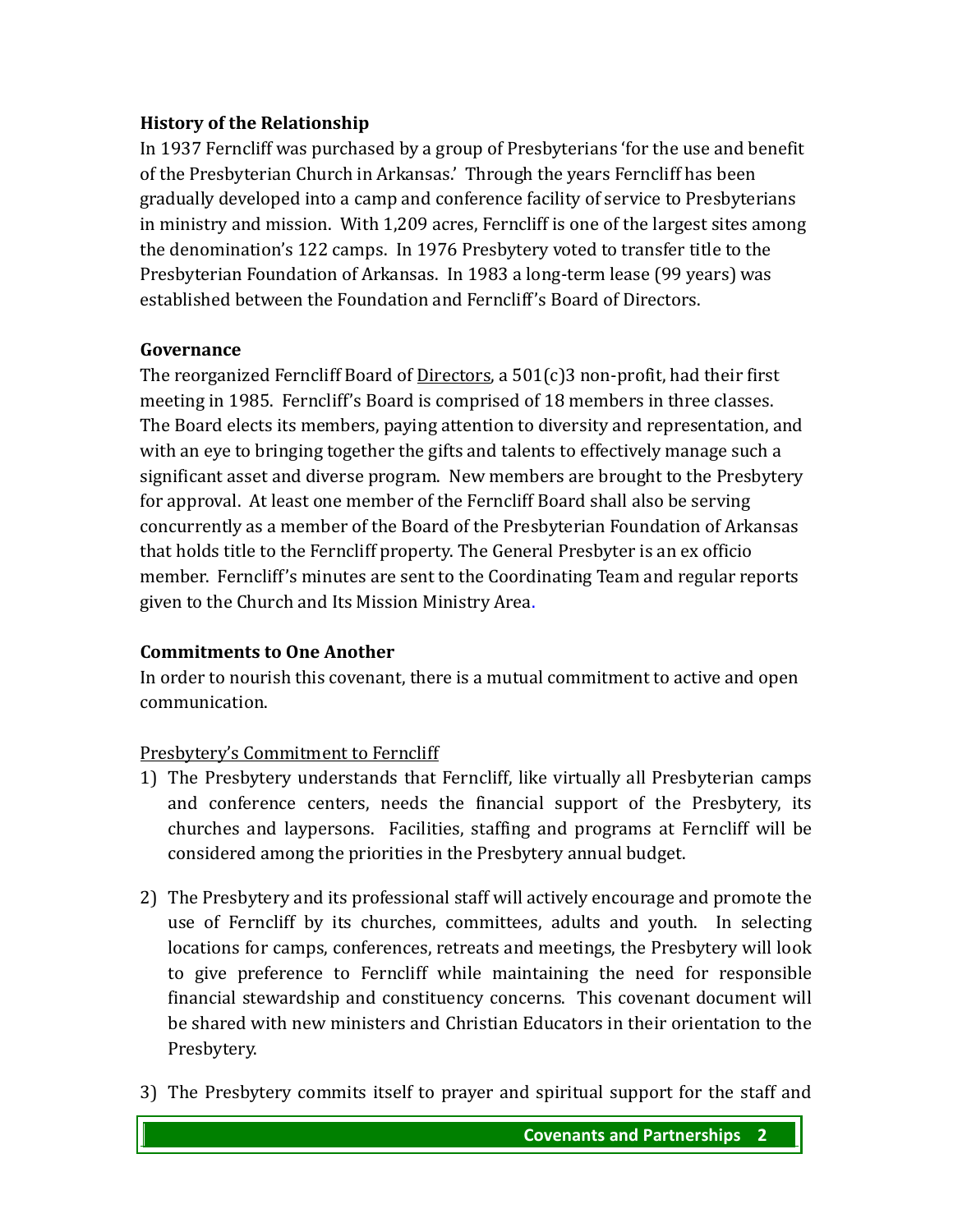programs of Ferncliff.

4) While Ferncliff is host site for events, it is also a valued partner in mission and the Presbytery commits itself to considering Ferncliff in strategic plans and visioning.

# Ferncliff's Commitment to the Presbytery

- 1) Ferncliff commits to viewing the Presbytery (its churches, committees, laypeople, educators, ministers) as its primary constituency. In scheduling facilities, setting rates and selecting programs, Ferncliff will look to give preference to Presbyterians while balancing the need for financial sustainability, ecumenical relations and mission opportunities.
- 2) Ferncliff will seek to be a good steward of those material and natural resources entrusted to it. It will aim to be transparent in disclosing its finances and all decisions with regular reports to Presbytery and minutes available on request.
- 3) Ferncliff will work collaboratively with Presbytery, committees, staff and church professionals. Among services presently offered are one free weekend or two free nights annually to all ministers and Christian Education professionals for rest and relaxation; a pool of scholarship funds for campers needing financial assistance; a reduced rate to congregations of the presbytery, and to the presbytery and its committees; complimentary rooms for Presbyterians needing short term respite accommodations or attending to family members in hospitals.
- 4) Ferncliff will work to honor the denominational commitment to issues such as diversity, inclusiveness, peacemaking, sound ecological principles and social justice.
- 5) Ferncliff is committed to connectionalism among other camps and conference centers. It will continue as an active participant in the Presbyterian Camp and Conference Center Association (PCCCA) and will meet the accreditation standards. of the American Camp Association

# **Schedule for Reviewing the Covenant**

The Presbytery of Arkansas and the Ferncliff Board of Directors will appoint two members each to work with the Ferncliff Executive Director and the General Presbyter no less often than every five years to review this covenant and make recommendations concerning the reformation of the covenant relationship.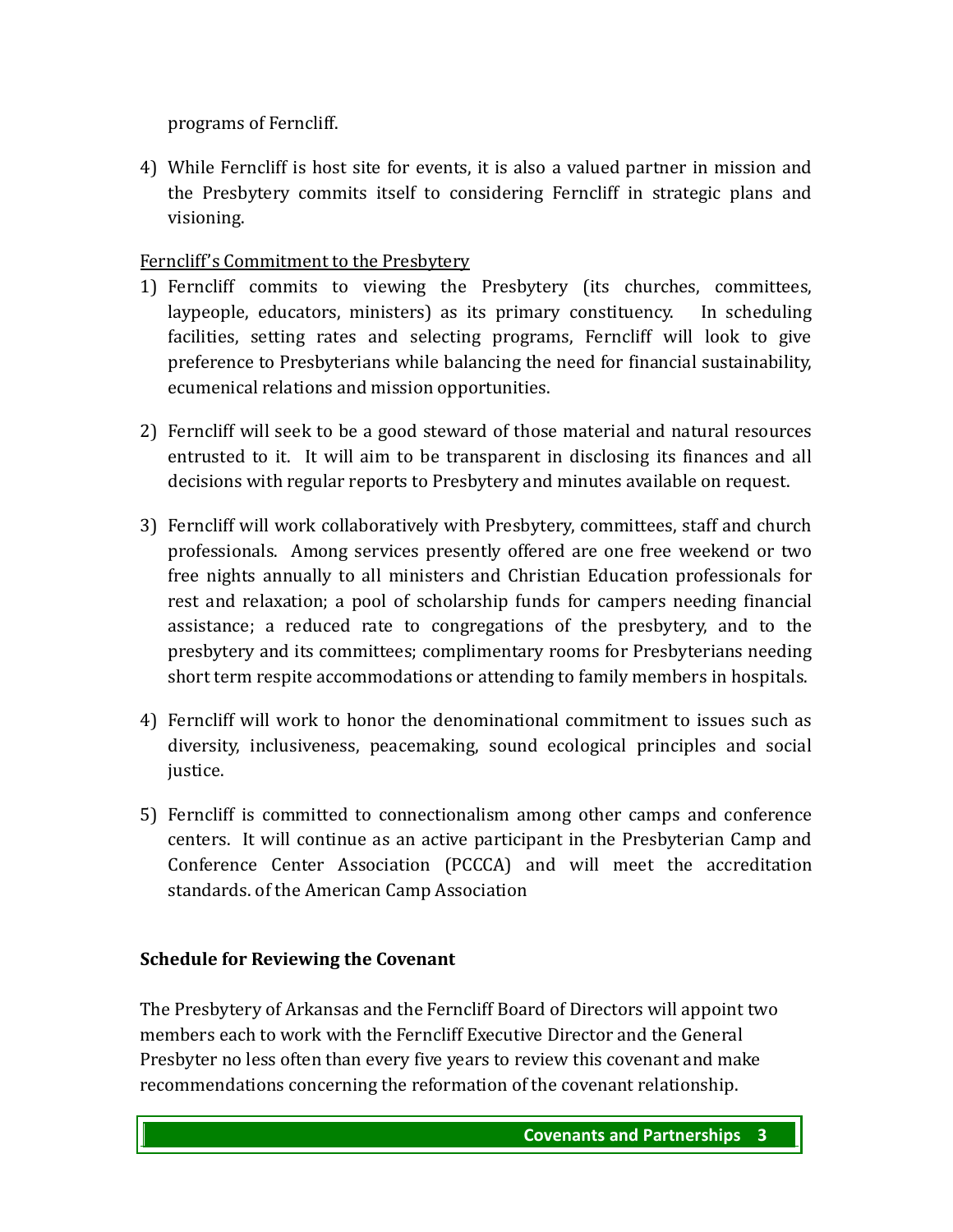# **Covenant Between the Arkansas Chapter of the National Black Presbyterian Caucus and The Presbytery of Arkansas**

The Arkansas Chapter of the National Black Presbyterian Caucus, hereafter called A.B.P.C., hereby covenants with the Presbytery of Arkansas to work toward the overall enhancement of the Black Presbyterian congregations within the Presbytery (and State of Arkansas) through revitalization/redevelopment programming. With a cooperative effort of both parties, resources of people and funding, these churches will require less financial assistance from Presbytery, experience numerical and spiritual growth, become equipped to do more effective ministry, become a financial and resource asset to the Presbytery, develop lay and clergy leadership, and become more involved in the Presbytery's mission and ministry.

In order to make this covenant effective, both parties commit to the following:

#### **A.B.P.C. Commits to:**

1) Encourage each participating church to agree to and participate in A.B.P.C. revitalization/redevelopment, leader training development programs. Also to fulfill their overall commitments to Presbytery by becoming less dependent on financial assistance from Presbytery and more involved in the mission and ministry of Presbytery.

2) Encourage each participating church to follow through on all assignments made by the former Revitalization/Redevelopment Consultant.

3) Work with Presbytery in participating in events sponsored by PC(USA) governing bodies that promote leader training and development.

4) Report at a Stated Presbytery Meeting the status of A.B.P.C.

5) Provide Presbytery by way of The Church and Its Mission Ministry Area a schedule of events, seminars, etc. of A.B.P.C.

6) Forward Minutes and Financial Reports to the Presbytery by way of The Church and Its Mission Ministry Area.

#### **The Presbytery of Arkansas Commits to:**

1) Provide appropriate resources of people, materials, and funding within its budget to assist in the revitalization/redevelopment of A.B.P.C. churches within the Presbytery.

2) Appoint a representative to attend A.B.P.C. meetings to better understand and support its ministry and mission.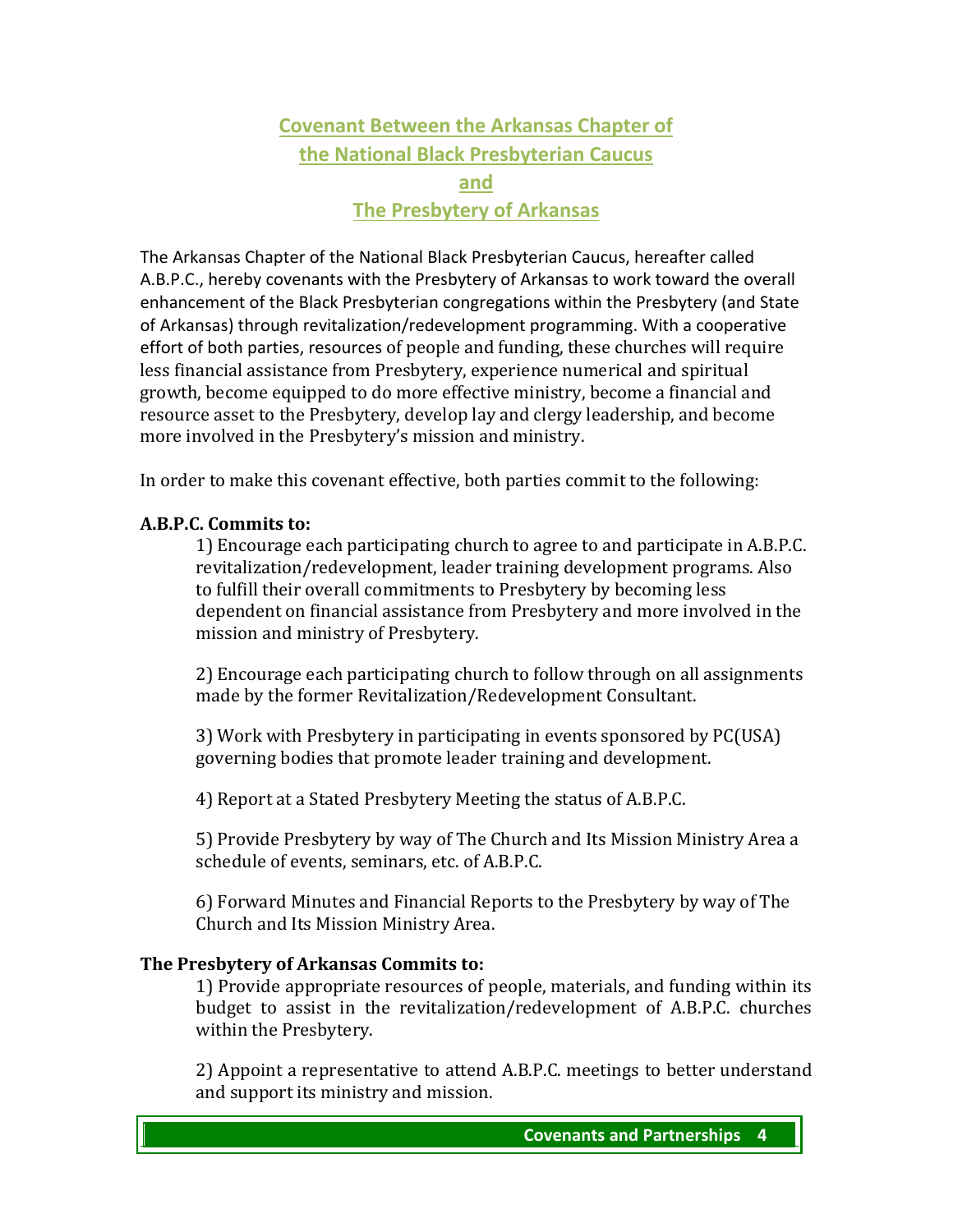3) Provide for dialogue between A.B.P.C. representatives and appropriate Presbytery staff.

4) Provide opportunity for an A.B.P.C. representative to make a progress report during a Stated Presbytery Meeting and set up a display of A.B.P.C. activities as needed.

5) Encourage all A.B.P.C. pastors and churches to take an active role in implementing their commitment to Presbytery.

6) Recognize and affirm A.B.P.C. as a vital entity of The Presbytery of Arkansas and include their scheduled events on the Presbytery Calendar.

Both parties covenant to review this relationship no less than every five years on or about the anniversary of its past review and approval.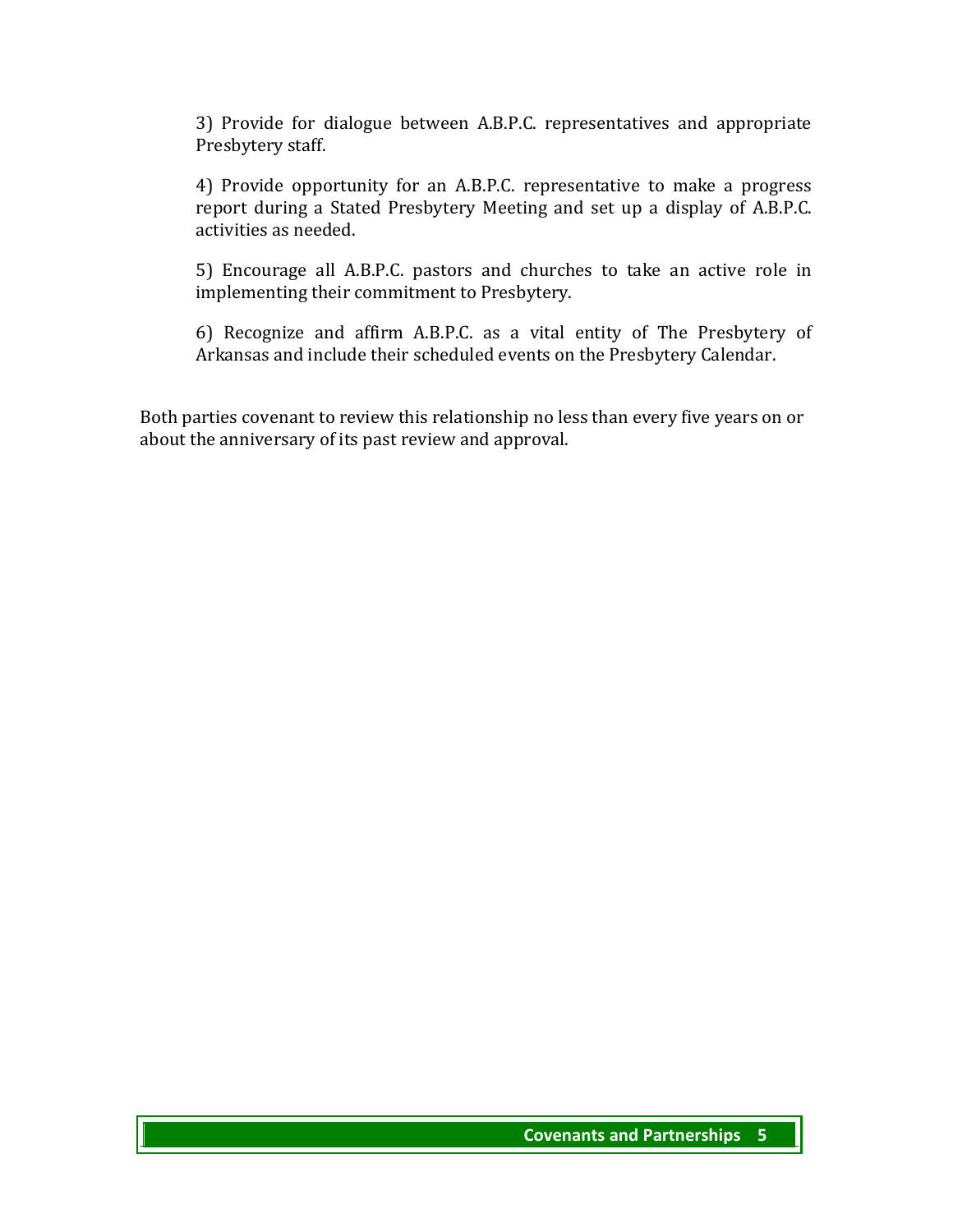# **The Relationship of Arkansas Presbyterian Pilgrimage to the Presbytery of Arkansas**

**Arkansas Presbyterian Pilgrimage (ARPP)** is a lay led Spiritual Renewal Program Certified by the National Council of Presbyterian Fourth Day Movements. By virtue of this Certification and through this relationship, ARPP is guided and authorized to utilize the procedures and methodology of the Presbyterian Pilgrimage Program which have been modified to be consistent with the tenets of the Reformed Faith as interpreted by the Presbyterian Church (USA). ARPP is one of 24 such Presbyterian Programs in the USA. The ARPP Council is under the care of the Committee on the Church and Its Mission of the Presbytery of Arkansas for the purpose of support and accountability.

"Presbyterian Pilgrimage" is a "short course" in living the Christian Faith and is available to those who, as a part of their spiritual "journey", are seeking an opportunity for renewal and growth in that "journey". The initial phase of the Program is a three-day Pilgrimage Weekend which seeks to provide Presbyterian Church (U.S.A.) members, those associated with the Presbyterian Church and committed Christians an opportunity to experience a closer and more personal relationship with Jesus Christ. Through worship, study, discussion, music, and just plain fun, participants in the Program are provided with the opportunity to explore and grow in their relationship with Jesus Christ. This normally deepens their faith, heightens their joy, and invigorates their life in Christ, expanding and deepening their leadership roles in the church.

The Weekend is only the beginning as the experience becomes a part of the participant's life. In the second phase, the participants return to their environments with a new perspective and enthusiasm for expanded Christian action in their family, their local congregation, and their community. The Program also encourages participants to participate in weekly meetings of small informal groups where they support each other as they daily strive to live the Christian life and to continue growing in their spiritual "journey". The combination of the Weekend experience and the continuing supportive relationship between those who have participated motivates them to share this new relationship with Christ with those around them and to do so in a non-threatening way.

#### **The Vision of Arkansas Presbyterian Pilgrimage:**

ARPP seeks to glorify God through its programs and activities, which are guided by the Great Commission of our Lord, Jesus Christ "to proclaim the Gospel" of God's grace and to encourage those who have participated to daily live the Christian life set by Christ's example.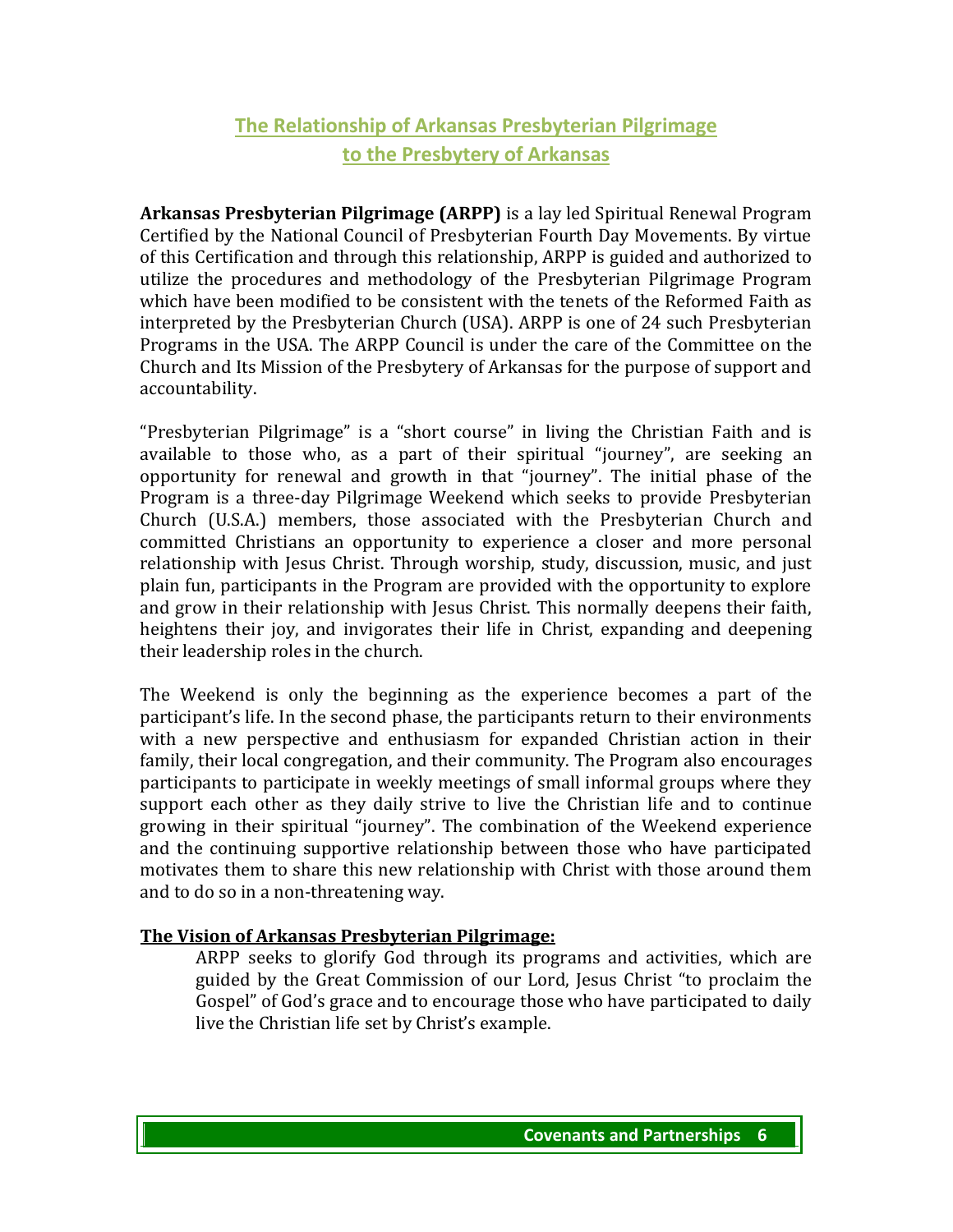#### **The Mission of Arkansas Presbyterian Pilgrimage:**

ARPP exists to make the Presbyterian Pilgrimage Program available to members of the Presbyterian Church (U.S.A.), those associated with the Presbyterian Church and committed Christians. The Pilgrimage Program is an intentional presentation and proclamation of the Gospel, providing the opportunity for participants to develop a greater consciousness and to generate a deliberate awareness of the presence of God the Father, the Son, and the Holy Spirit in their lives at all times. The Program also provides them with support mechanisms for the conscious and deliberate living of the Christian faith daily, according to the example of our Lord, Jesus Christ.

#### **How ARPP's Mission helps the Presbytery fulfill its vision:**

The Presbyterian Pilgrimage Program is uniquely designed and has demonstrated its ability to generate enthusiastic leaders for Christ and the church. As such, it is uniquely capable of supporting the Presbytery of Arkansas in the accomplishment of its Vision.

*"The vision of the Presbytery of Arkansas is to make visible the body of Christ. Called by Christ, we share the promise of our baptism and the hope of God's coming realm. The Presbytery of Arkansas seeks to make visible the body of Christ in Word and sacrament, through teaching, fellowship, breaking of bread, prayer and acts of compassion. Trusting the Holy Spirit's guidance, we work to order our life together with glad and generous hearts."* 

#### **ARPP'S Commitment to the Presbytery of Arkansas**

Under the care of the Committee on the Church and Its Mission, ARPP is prepared to make the Presbyterian Pilgrimage Program available to all individuals who are members of the Presbyterian Church (U.S.A.), those associated with the Presbyterian Church and committed Christians within the area covered by the Presbytery of Arkansas, as well as to those from other Presbyteries. The activities that ARPP would endeavor to provide under this Covenant would include:

- 1. To offer one or more weekends per year guided by the Cursillo Model that has been adopted by the National Council of Presbyterian Fourth Day Movements and is under their oversight.
- 2. To be guided by the National By-Laws, as well as the ARPP By-Laws which have been approved by the "Community" of participants (includes both lay and clergy participants) who have experienced a Weekend. This includes governance by a Council of up to 13 lay members, as elected by the ARPP Community.
- 3. To provide full or partial scholarships (except Registration Fee) to all who are guided by the Holy Spirit to participate in the Program, but unable to cover the cost of the Weekend. (The implementation of this scholarship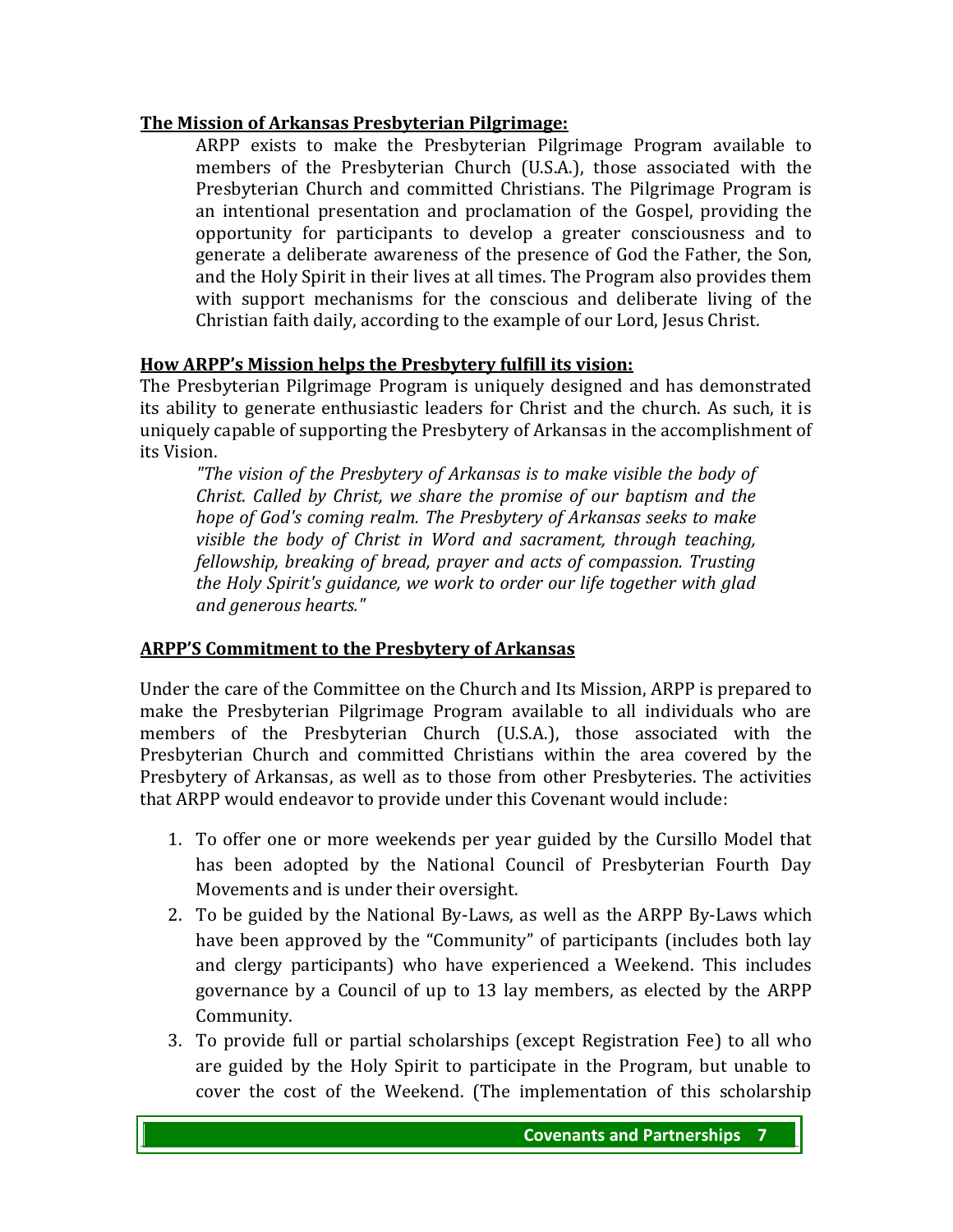program will be dependent on ARPP's ability to raise the necessary funds through private donations, church donations and scholarships, private scholarships, and funding from the Presbytery of Arkansas.)

- 4. Under the guidance of the Holy Spirit, to administer, through the ARPP Council, the Weekend Programs and the support activities for the Community. This will include selection of lay Moderators to guide the Weekends and those who are led by the Holy Spirit to "staff" Weekends, the encouragement of members of the Presbyterian Church (U.S.A.), those associated with the Presbyterian Church and committed Christians to participate in Weekends as they may be guided by the Holy Spirit to do so, to conduct the fund raising activities needed to provide scholarships and cover costs not recovered in fees, and to guide and support those other activities which are consistent with the Presbyterian Pilgrimage Program.
- 5. Through the support programs, to encourage continued study, prayer, worship, and the seeking of the guidance of the Holy Spirit as those who have participated seek to live and share the Christian life in their local environments.
- 6. That annually, ARPP will request of the Presbytery, the authorization for Presbyterian pastors to serve Communion at ARPP Weekends and during other appropriate activities for the succeeding Calendar Year. The request will come through the Committee on the Church and Its Mission and the Coordinating Team.
- 7. The ARPP Council will report at least annually of its activities and plans to the Committee on the Church and Its Mission or more frequently if requested.

#### **Presbytery of Arkansas Commitments to ARPP**

The Presbytery will support ARPP in the implementation of its Presbyterian Pilgrimage Program in Arkansas. As such, the Presbytery of Arkansas would:

- 1. Recognize the Presbyterian Pilgrimage Program as one of the vehicles through which the Presbytery can achieve its Vision.
- 2. That ARPP can utilize the Banner, Presbytery Packets, the Presbytery Web Site, and other Presbytery communications vehicles (as approved by the editor or others responsible for those communications vehicles).
- 3. That, subject to periodic review by the Presbytery, ARPP would be granted permission to serve Communion (utilizing Teaching Elders) at official functions.
- 4. That the Presbytery would, to the extent possible, support ARPP financially.
- 5.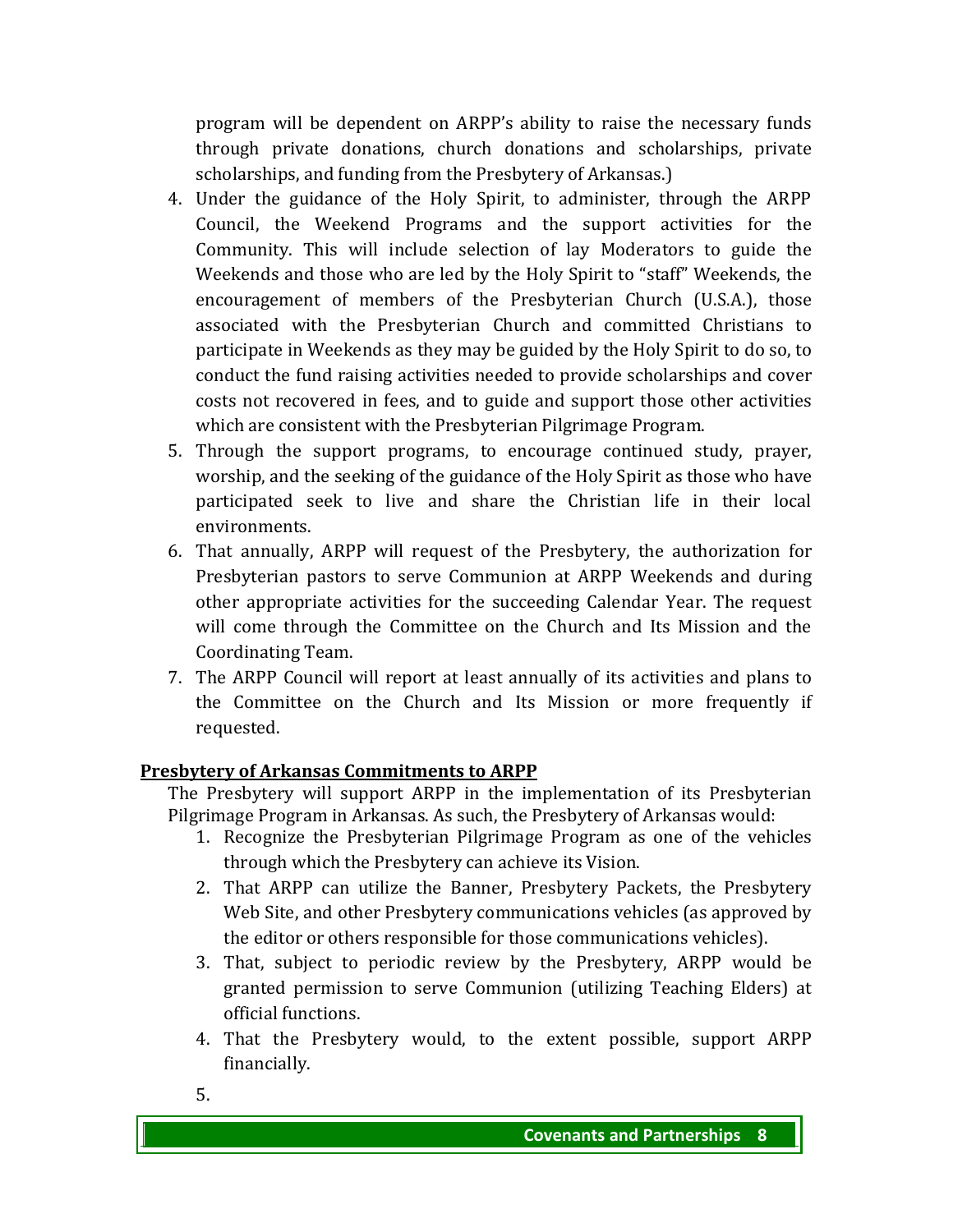### **Reviewing and Refining the Relationship**

The Presbytery and the Coordinating Team Chair through the Committee on the Church and Its Mission will meet no less often than every five years to review this covenant and make recommendations concerning the reformation of the covenant relationship.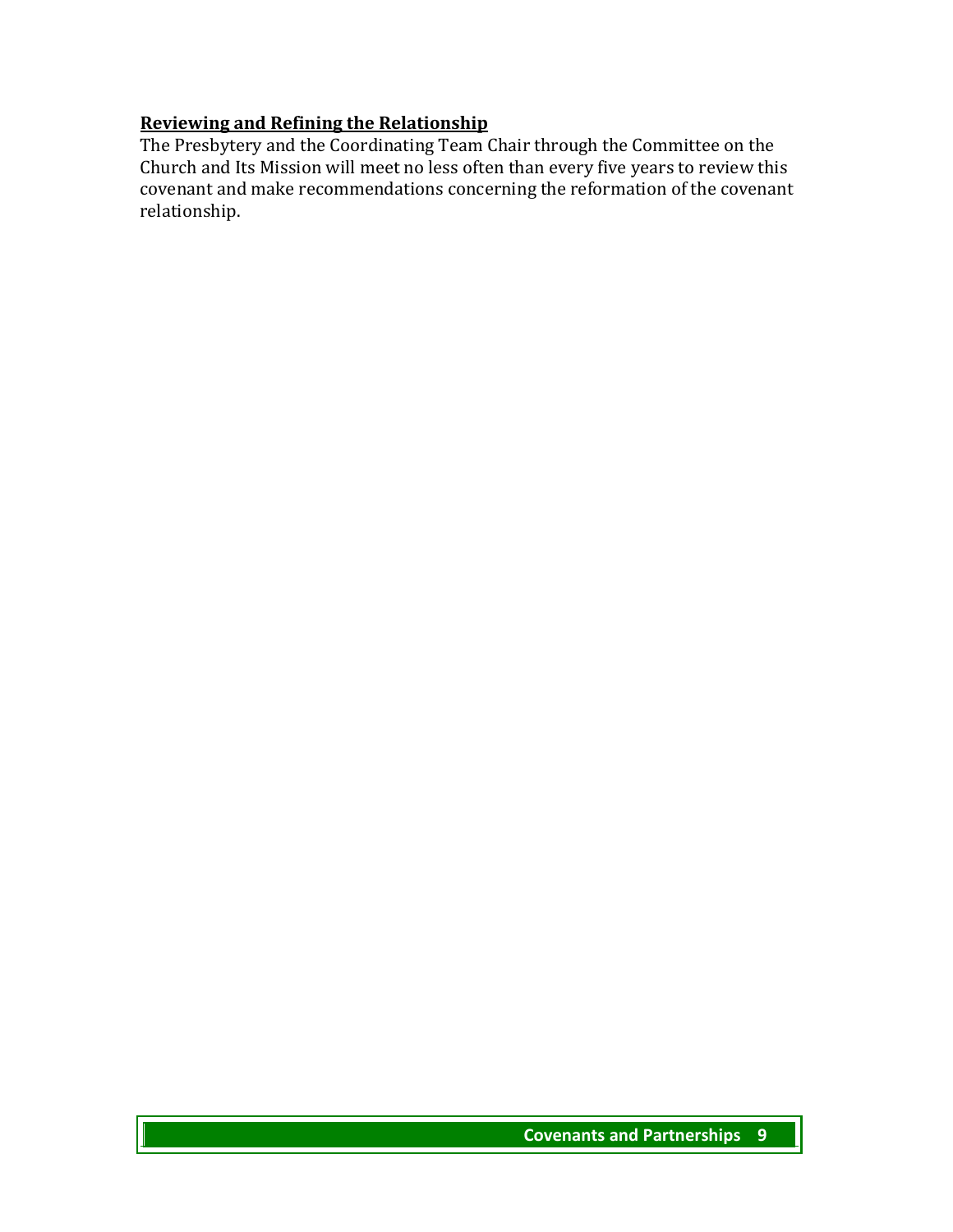# **Contract Covenant Agreement The Presbytery of Arkansas and Wellspring Renewal Center**

#### *Approved April 4, 2022*

Wellspring Renewal Center and Rev. Rebecca M. Spooner LPC PLLC covenants/contracts with the Committee on Ministry of the Presbytery of Arkansas to provide the following services from January 1, 2022 to December 31, 2022:

- Six free sessions of either psychological counseling or spiritual direction for the Presbytery's Active Minister members residing in the Presbytery or contiguous counties to the Presbytery of Arkansas (this does not include retired pastors unless they are currently serving congregations) Commissioned Ruling Elders, Certified/Certified Associate Christian Educators, Presbytery staff members (Stated Clerk, Program Administrators, and Financial Administrator), and their immediate family members.
- Counseling includes individual (child, adolescent and adult), family, marital, couples, and pre-marital counseling. It does not include after-hour emergency services which Wellspring does not provide to any client.
- Other services for the Minister members covered under this contract include: regular correspondence, emergency pastoral calls when needed, and crisis/conflict consultations.
- Counseling services will be provided by Rev. Rebecca Spooner LPC, and other therapists in the Clergy Counseling Network which is managed by Wellspring Renewal Center.

The annual covenant relationship fee is \$85 per minister/staff covered. Please signify the total number of persons you desire to be covered by this contract:

- 69 MWS Serving Full/Part Time or Validated Calls
- 7 Retired ministers serving congregations
- 6 Presbytery Staff
- 13 Commissioned Ruling Elders (CREs)
- 2 Certified and Certified Associate Christian Educators
- 97 x \$85.00

TOTAL FEE: \$8,245.00

The Presbytery of Arkansas may initiate action to cancel this contract if it has reason to believe that Wellspring Renewal Center has not fully performed its responsibilities in accordance with this agreement, but only after Rev.